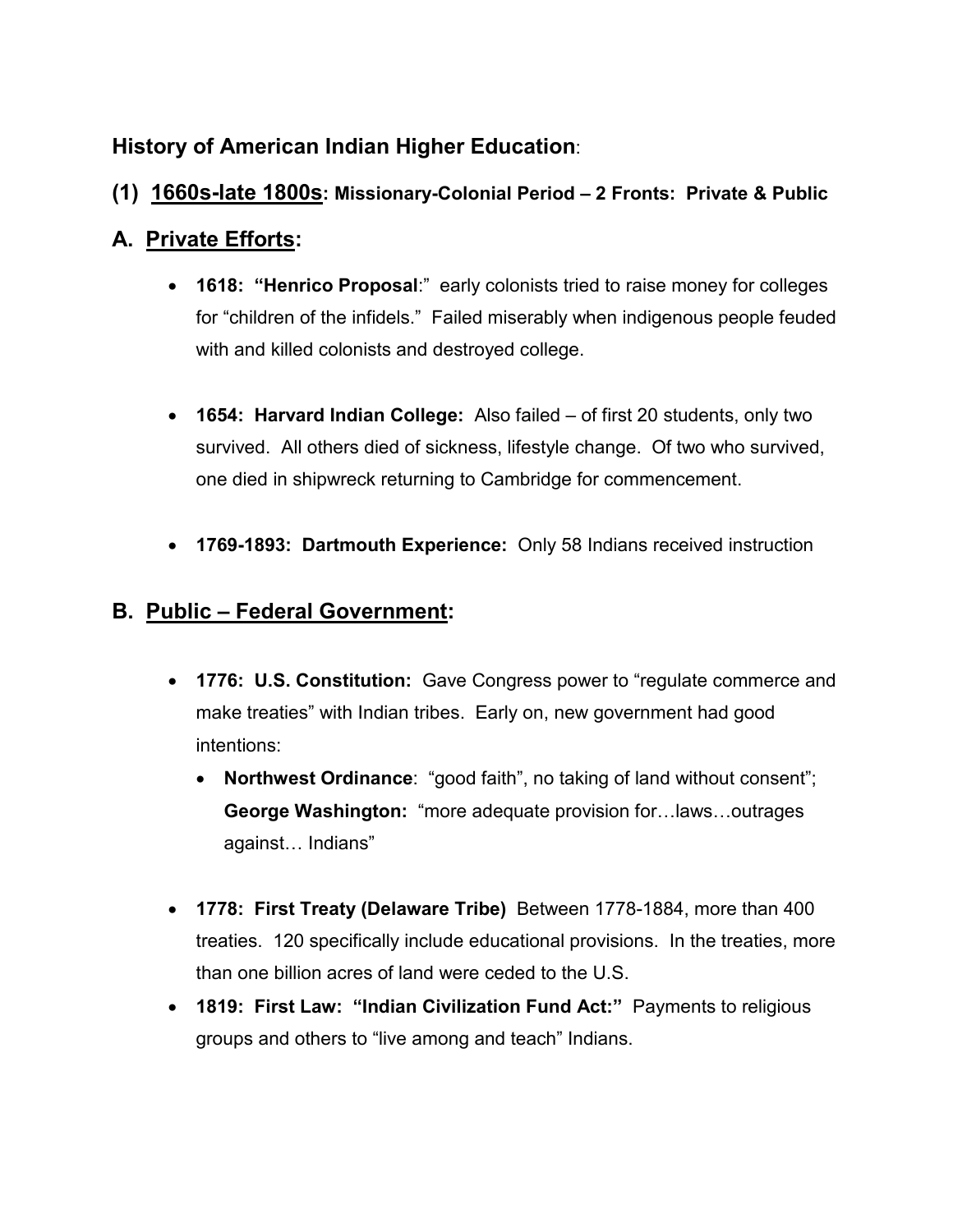- **1824: Bureau of Indian Affairs Created under U.S. War Department.**  1839 -- formal development of federal "manual labor schools"
- **1830s: U.S. Supreme Court: Two Important Decisions**
	- **Cherokee Nation v. Georgia:** "Domestic Dependent Nations… unquestionable right to the lands they occupy" (John Marshall)
	- **Worcester v. Georgia:** Clarifies Government-to-Government relationship -- *Treaties and laws* are key to "trust responsibility," not Constitution: "treaty" and "nation" have clear, legal meaning. U.S. government applies those words to Indian nations as to all other "nations." (Treaties do not "confer" rights – Sovereignty and Nationhood are inherent rights.)

#### **(2) Late 1860s-1920s: Reservations & Removal:**

- **Federal Activity:** In my view, worst time for American Indians:
	- Education is clearly federal responsibility through treaty obligations, yet...
	- Broken, unfulfilled treaties;
	- Proliferation of BIA boarding schools, many with terrible living conditions;
	- Beginning of widespread "English only" policies and regulations, although missionaries report to BIA that most effective education occurs when teachers learn native language;
	- "Allotment" Dawes Act with goal of "public school education"
	- "Catholic-Protestant" fight over distribution of federal funding, ultimately ending most federal money to religious institutions
- **Higher Education:** Began as elem.-secondary and voc-ed, evolved in early 1900s
	- **1879:** Carlisle Indian School (Captain Pratt)
	- **1884:** Admission of Indians to Hampton Institute in Virginia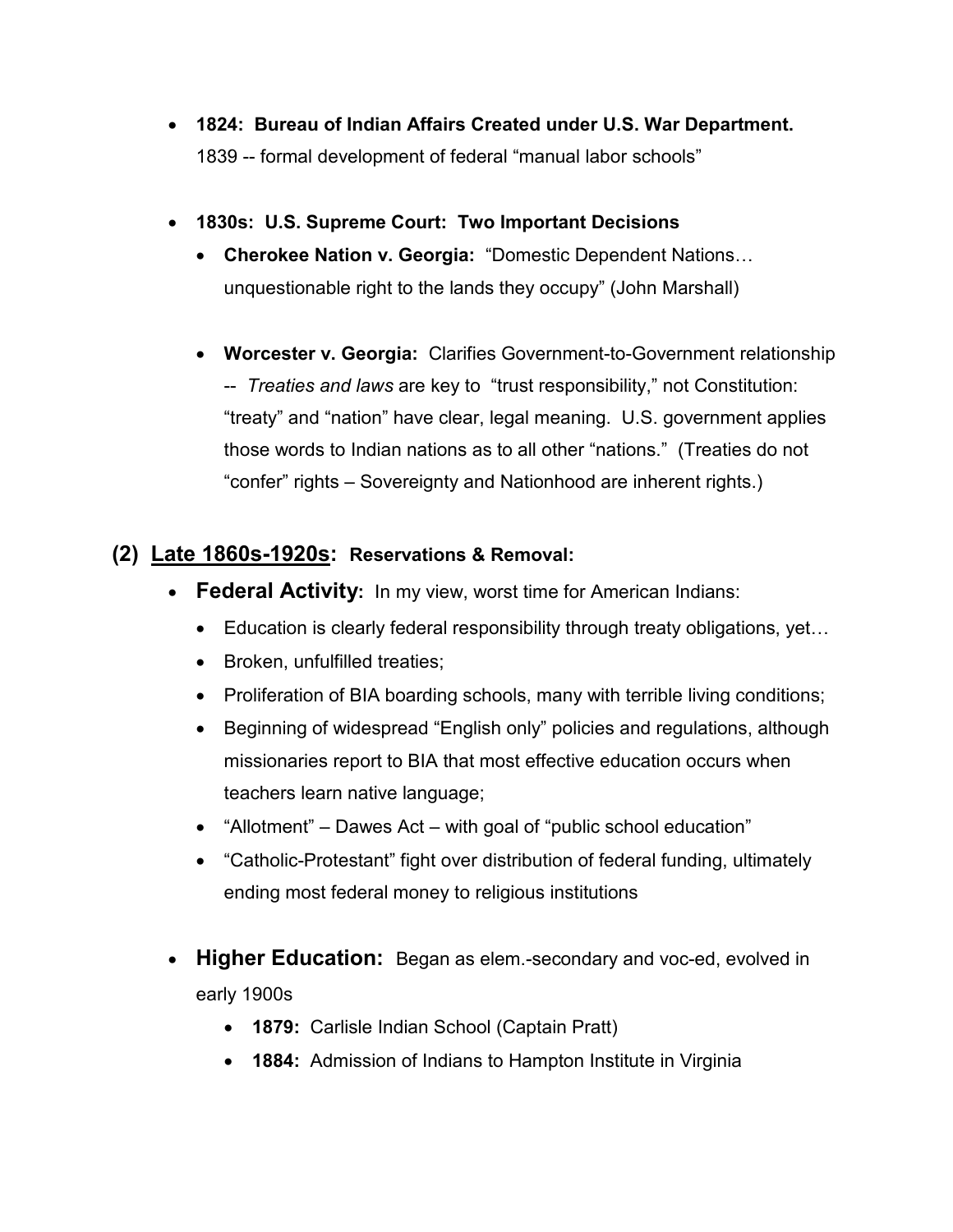- **1884:** Founding of Haskell Institute and Croatan Normal School (now UNC at Pembroke)
- **Tribal Leadership:** This time period also marked, in my view, the beginning of the Tribal College Movement:
	- **Chief Manuelito (Navajo):** "Education is the Ladder tell our people to take it."
	- **Chief Sitting Bull:** "Let us put our minds together and see what world we can make for our children."
	- **Chief Plenty Coups:** "With education, we are the white man's equal without it, we are his victim."

**(Our leaders returned to these lessons 100 years later…)**

**(3) Mid1920s-1940s: "New Deal:"** Rethinking federal Indian policies after WWI

- **Council of One Hundred:** Leading figures gathered to recommend changes
- **Popular Writers Speak Out:** Zane Grey (return to old ways, criticism of missionaries -–"The Vanishing American"); John Collier creates "American Indian Defense Organization"
- **1928: The Meriam Report:** Brookings Institute/Johns Hopkins asked to conduct nonpolitical investigation of Indian affairs to prevent Collier from doing it.
	- **Meriam Report:** Condemns allotment, poor quality of services, urges property protections, publicly reveals terrible Boarding School conditions; begins movement toward "self-determination."
	- **Indian Reorganization Act:** (Meriam report leads to this in 1934) Ends allotment policies, provides some religious freedom and tribal selfgovernance, and "Indian preference" in hiring.

**(4) Mid-1940s-1969: Termination:** End of WWII renews calls to "set American Indians" free.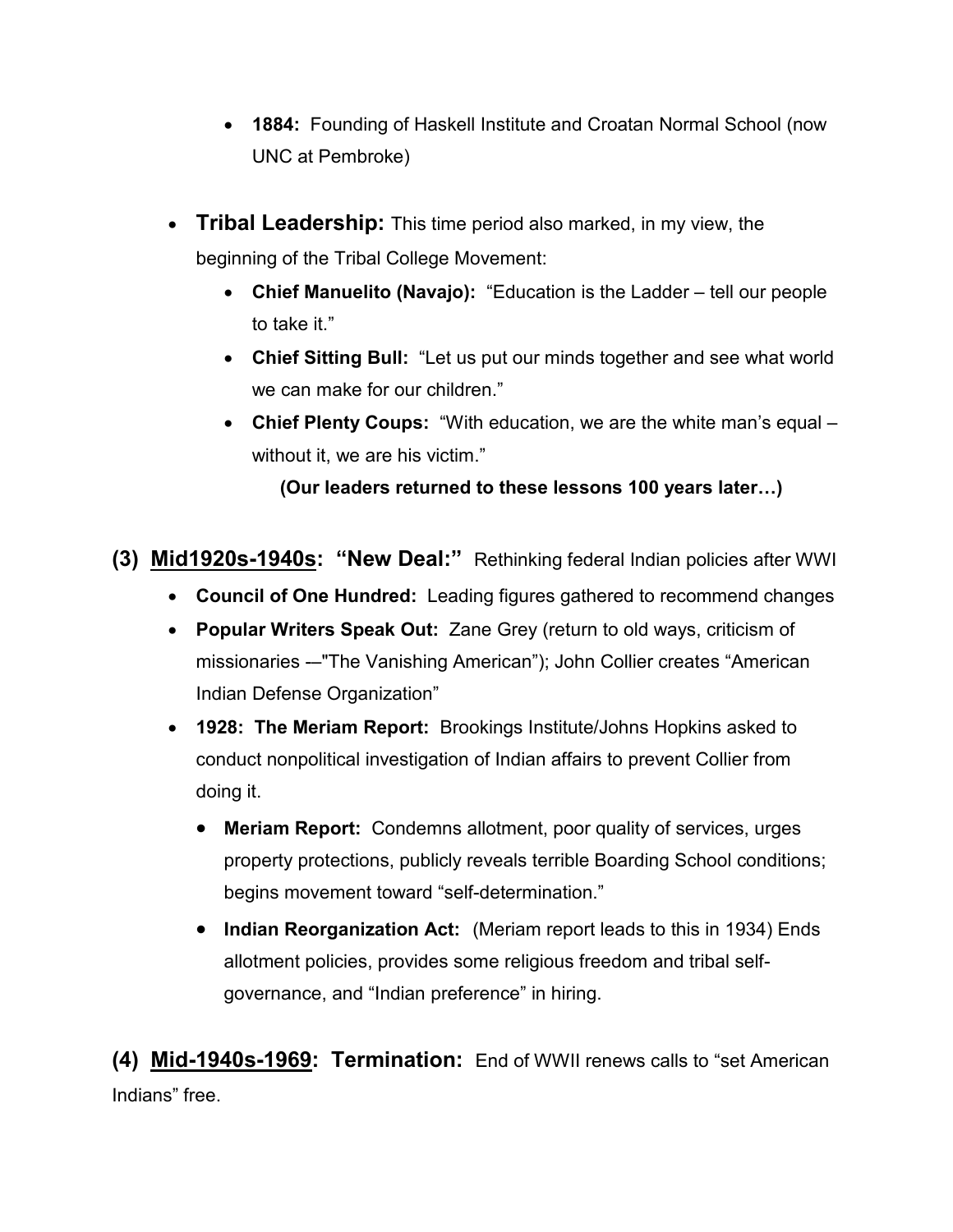- **1945:** AI veterans return to reservation homes and, on Navajo, begin discussions on creating a "tribally controlled college"
- **1960:** Raymond Nakai runs for Navajo Tribal Chairman on platform of "working toward Navajo control of education and creation of Navajo institution of higher education"
- **1968:** Navajo Community College created

## **(5) 1970s-present: Self-Determination**

- **1968-1973:** Five more TCUs founded; in 1973: American Indian Higher Education Consortium formed by first six TCUs
	- **1971:** Enactment of the Navajo Community College Assistance Act
- **1975: "**Indian Self-Determination Act" signed into law
- **1978:** Tribally Controlled Colleges and Universities Assistance Act, and ongoing fight for full funding begins
- **1987:** First Carnegie Report on TCUs
- **1988: "**Institute of American Indian Arts and Cultural Development Act" establishes Congressional Charter for IAIA (clb)
- **1989:** Tribal College Journal and AICF founded
- **1989:** Tribally Controlled Post-secondary Vocational Institution Act (clb)
- **1992:** Tribal Colleges start telecommunications system to link schools
- **1994:** Equity in Educational Land-grant Status Act of 1994 (clb)
- **1996:** President Clinton signs Executive Order 13021 on Tribal Colleges and Universities
- **1997:** Second Carnegie Report on Tribal Colleges
- **1998:** First Executive Director is appointed to White House Initiative on Tribal Colleges and Universities; Title III program for American Indian Tribal Colleges & Universities enacted and funded; WHITCU begins work on new AI teacher prep program (clb)
- **1999:** Gates Foundation announces \$50 million gift for minority scholarships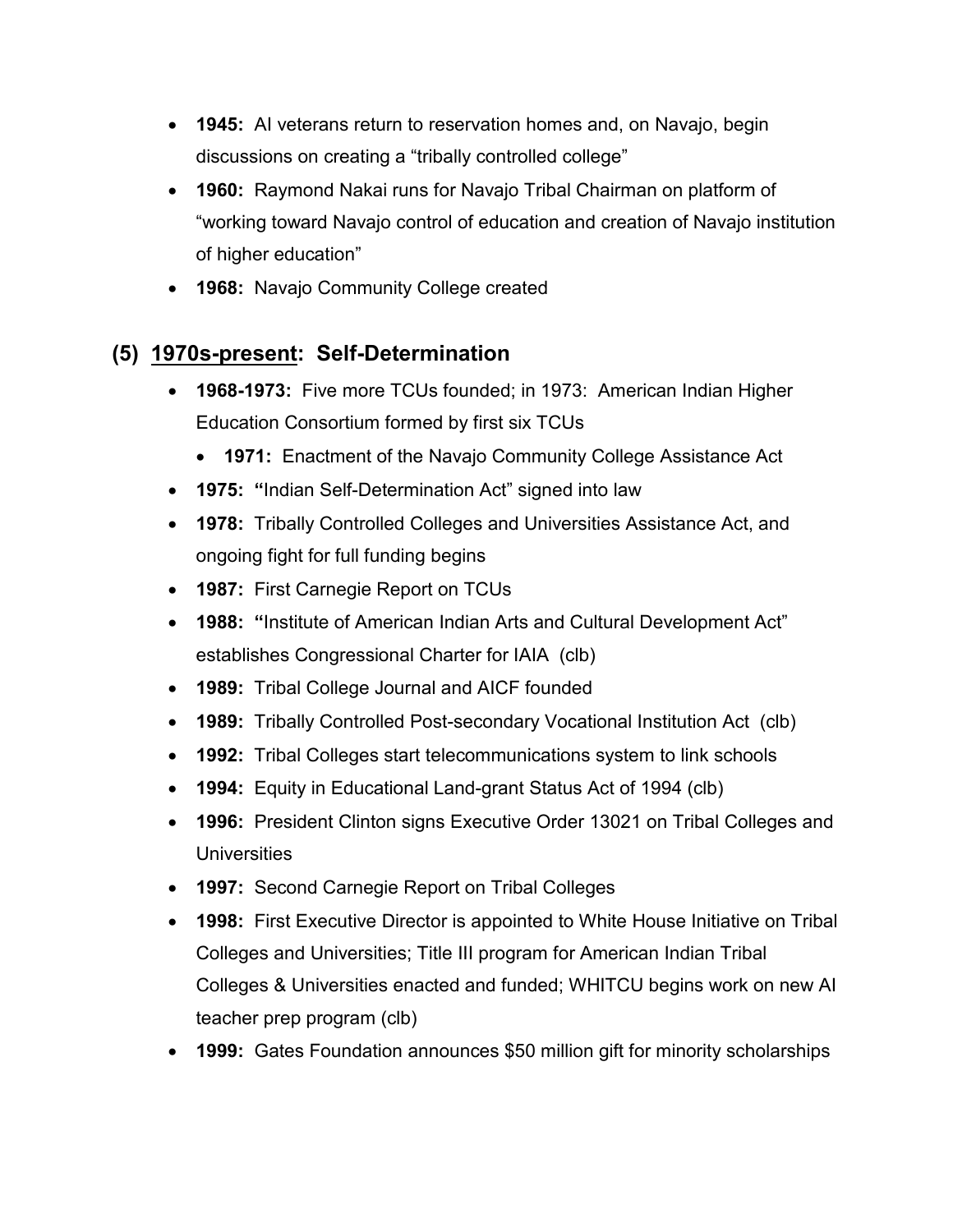- **1999-2001:** (clb) Largest yearly appropriations increases for TCUs since enactment of TCU Act; expansion of opportunities to other departments, including \$3 million for TCU section in Title III and \$10 million in funding for AI teacher preparation program – specifically:
	- **FY2001:** WHITCU focuses on expanding funding obligations and opportunities throughout federal budget (clb):
		- **\$3 million increase in TCU Act (plus \$1.2 M for other TCUs)**
		- **\$9 million ED -- total for Title III-TCU;**
		- **\$40 million ED -- dual-degree;**
		- **\$5 million ED -- administrators corps**
		- **\$5 million HUD -- Community Development grants**
		- **Land-grant increases: endowment, extension, and research**
		- **\$1 million DOJ – law related education**
		- **\$28 million DOC -- MSI program**
		- **\$10 million NSF – information technology**
		- **\$1.5 million SBA – TBICs (\$3 million for AIBDC)**

# **(6) Current Activities:**

- **1999:**
	- Alliance for Equity in Higher Education formed
	- PABTCUs sworn in (2 meetings)
	- Two IHEP reports on TCUs
	- Expansion into International activities
	- TCU Technology Planning Launched
	- Facilities initiative: Public Private Partnership with AICF
		- Lily Foundation: \$30 million for facilities largest gift ever from private foundation to AI organization
- **2000:**
	- Facilities initiative Expanded to Public Sector